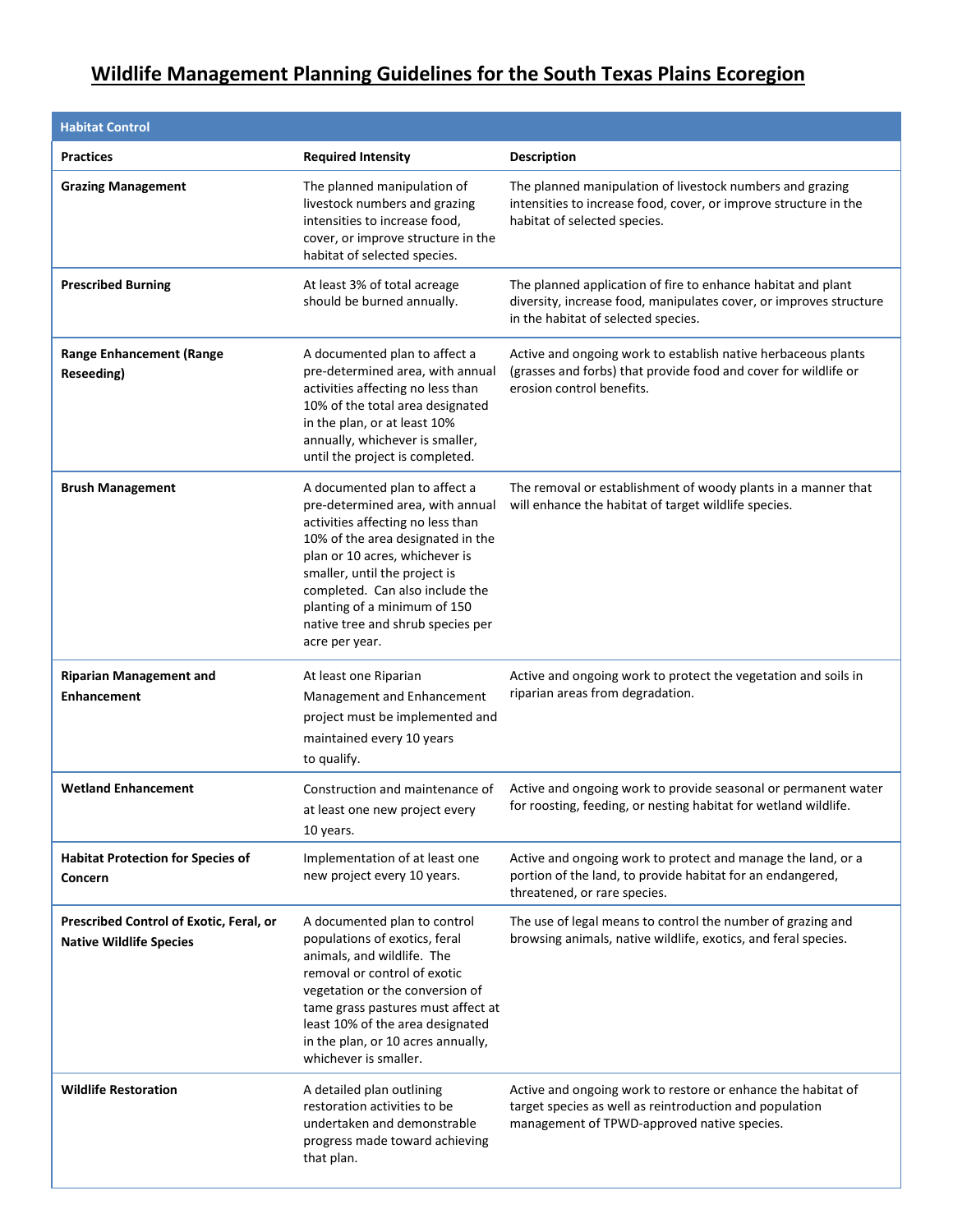| <b>Erosion Control</b>                               |                                                                                                                                                                                |                                                                                                                                                                                                           |
|------------------------------------------------------|--------------------------------------------------------------------------------------------------------------------------------------------------------------------------------|-----------------------------------------------------------------------------------------------------------------------------------------------------------------------------------------------------------|
| Practice                                             | <b>Required Intensity</b>                                                                                                                                                      | <b>Description</b>                                                                                                                                                                                        |
| <b>Pond Construction and Major Repair</b>            | At least one project must be<br>implemented and maintained every<br>10 years to qualify.                                                                                       | Construction or major repair of a permanent water pond for the<br>purpose of preventing, stopping, or controlling erosion as part of<br>an approved NRCS erosion control structure.                       |
| <b>Gully Shaping</b>                                 | A minimum of one project must be<br>implemented and maintained<br>every 10 years to qualify.                                                                                   | Reducing erosion rates on severely eroded areas by smoothing<br>with top soil to acceptable grades and reestablishing vegetation in<br>a manner conducive to wildlife management.                         |
| <b>Streamside, Pond, and Wetland</b><br>Revegetation | At least one project must be<br>completed and maintained every 5<br>years affecting at least 5 acres per<br>project.                                                           | Re-vegetating areas along creeks, streams, ponds, and wetlands to<br>reduce erosion and sedimentation, stabilize stream banks, improve<br>plant diversity, and improve wildlife value of sensitive areas. |
| <b>Plant Establishment on Critical Areas</b>         | A minimum of 150 seedlings per<br>acre must be planted annually on<br>10 acres or a minimum of 10%,<br>whichever is smaller, of the total<br>designated area treated annually. | The establishment of native woody or herbaceous vegetation in<br>areas subject to erosion.                                                                                                                |
| Dike / Levee Construction /<br>Management            | At least one project must be<br>completed and maintained every<br>10 years.                                                                                                    | Active and ongoing work to establish/maintain wetlands or slow<br>runoff to control or prevent erosion and to provide habitat for<br>wetland-dependent wildlife.                                          |
| <b>Establish Water Diversion</b>                     | At least one project must be<br>completed and maintained every<br>10 years.                                                                                                    | Installation of water diversion systems that will protect erodible<br>soils and divert water into wetlands to provide habitat for resident<br>and migratory water birds and wetland-dependent species.    |

| <b>Predator Control</b>                       |                                                                                                                                                                                                                                                                           |                                                                                                   |
|-----------------------------------------------|---------------------------------------------------------------------------------------------------------------------------------------------------------------------------------------------------------------------------------------------------------------------------|---------------------------------------------------------------------------------------------------|
| <b>Practice</b>                               | <b>Required Intensity</b>                                                                                                                                                                                                                                                 | <b>Description</b>                                                                                |
| <b>Predator Management</b>                    | A predator control plan prepared<br>or approved by a competent<br>professional which includes the<br>list, duration, and intensity of<br>methods to remove the target<br>species and documentation<br>showing the number of animals<br>taken in accordance with the plan. | Active and ongoing work to manage predator populations to<br>increase survival of target species. |
| <b>Imported Red Fire Ant Control</b>          | Proper treatment of at least 10<br>acres or 10% of infested area per<br>year, whichever is greater.                                                                                                                                                                       | Active and ongoing work to restrict the spread of imported fire<br>ants.                          |
| <b>Control Cow Birds</b>                      | Removal of at least 30 cowbirds<br>annually is required to qualify.                                                                                                                                                                                                       | Active work to reduce populations of cowbirds.                                                    |
| Grackle / Starling / House Sparrow<br>Control | Removal of at least 30<br>grackles/starlings/house sparrows<br>annually is required to qualify.                                                                                                                                                                           | Active work to reduce populations of these birds.                                                 |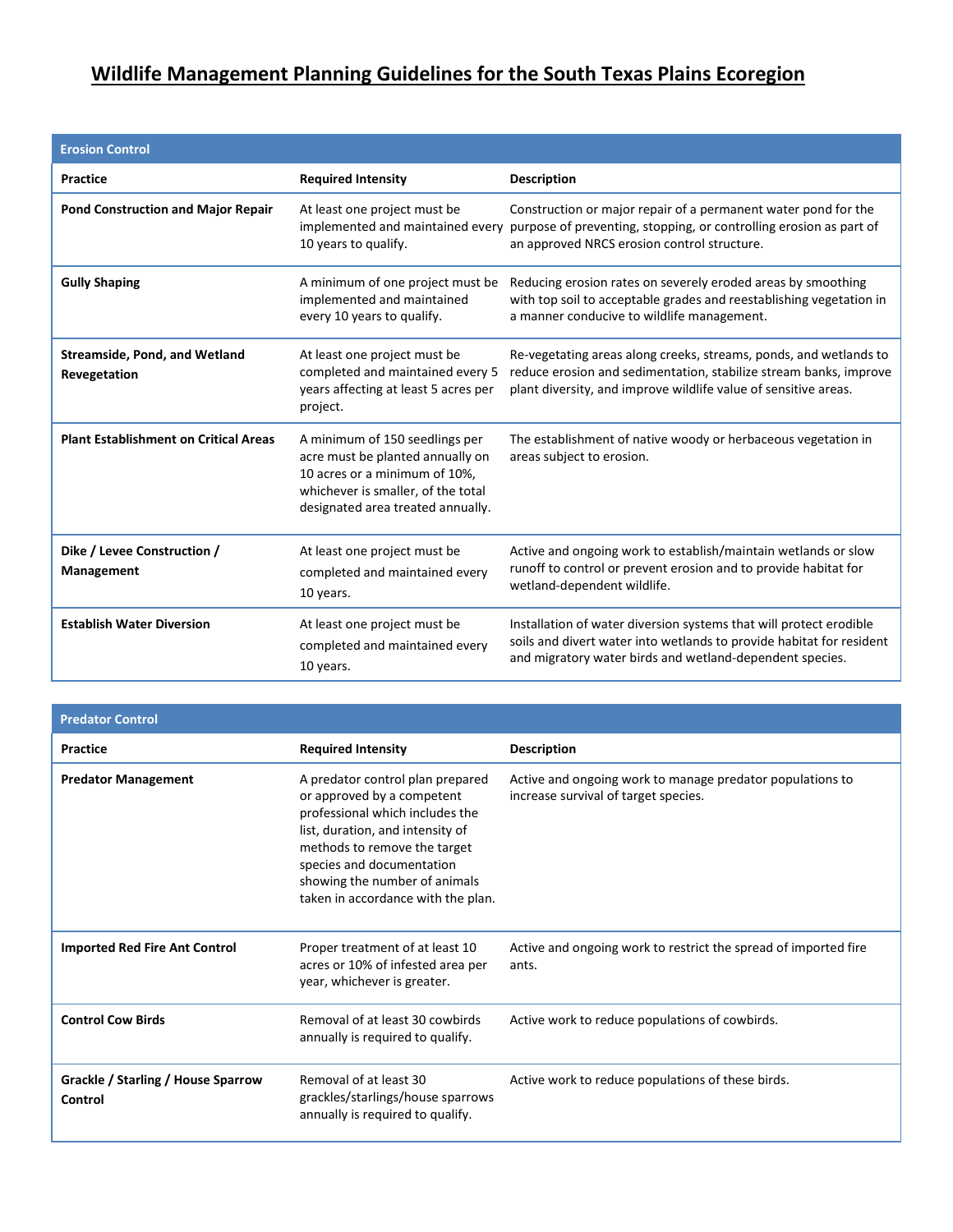| <b>Providing Supplemental Water</b>                                                                                            |                                                                                                                                                                     |                                                                                                                                     |
|--------------------------------------------------------------------------------------------------------------------------------|---------------------------------------------------------------------------------------------------------------------------------------------------------------------|-------------------------------------------------------------------------------------------------------------------------------------|
| Practice                                                                                                                       | <b>Required Intensity</b>                                                                                                                                           | <b>Description</b>                                                                                                                  |
| Marsh / Wetland Restoration or<br><b>Development</b>                                                                           | A minimum requirement of one<br>marsh/wetland restored or<br>developed per 10 years. Or annual<br>water management of project or<br>existing wetland qualifies.     | Active and ongoing work to provide supplemental water in the<br>form of shallow wetlands for wetland dependent wildlife.            |
| Well / Trough / Windmill<br><b>Overflow/Other (Roof Rainwater</b><br><b>Harvesting) Wildlife Watering</b><br><b>Facilities</b> | A minimum of one project per 10<br>years must be completed to<br>qualify. Consistent water<br>management for wildlife at sites<br>qualifies.                        | Designing and implementing water systems that provide<br>supplemental water for wildlife and provide habitat for wetland<br>plants. |
| Spring Development and/or<br><b>Enhancement</b>                                                                                | A minimum of one project per 10<br>years must be completed to<br>qualify. Existing or restored springs<br>consistently managed to prevent<br>degradation qualifies. | Active and ongoing work designed to protect the immediate area<br>surrounding a spring.                                             |

| <b>Providing Supplemental Food</b>                                |                                                                                                                                                                                                                                                                             |                                                                                                                                                                                                                                                                                      |
|-------------------------------------------------------------------|-----------------------------------------------------------------------------------------------------------------------------------------------------------------------------------------------------------------------------------------------------------------------------|--------------------------------------------------------------------------------------------------------------------------------------------------------------------------------------------------------------------------------------------------------------------------------------|
| <b>Practice</b>                                                   | <b>Required Intensity</b>                                                                                                                                                                                                                                                   | <b>Description</b>                                                                                                                                                                                                                                                                   |
| <b>Grazing Management</b>                                         | The planned manipulation of<br>livestock numbers and grazing<br>intensities to increase food, cover,<br>or improve structure in the<br>habitat of selected species.                                                                                                         | The planned manipulation of livestock numbers and grazing<br>intensities to increase food, cover, or improve structure in the<br>habitat of selected species.                                                                                                                        |
| <b>Prescribed Burning</b>                                         | At least 3% of total acreage should<br>be burned annually to qualify.                                                                                                                                                                                                       | The planned application of fire to enhance habitat and plant<br>diversity, increase food, manipulates cover, or improves structure<br>in the habitat of selected species.                                                                                                            |
| <b>Range Enhancement (Range</b><br>Reseeding)                     | A documented plan to affect a pre-<br>determined area, with annual<br>activities affecting no less than 10% erosion control benefits.<br>of the total area designated in the<br>plan, or at least 10% annually,<br>whichever is smaller, until the<br>project is completed. | Active and ongoing work to establish native herbaceous plants<br>(grasses and forbs) that provide food and cover for wildlife or                                                                                                                                                     |
| <b>Food Plots</b>                                                 | A minimum of 1% of the acreage<br>should be planted in both winter<br>and summer food plots.                                                                                                                                                                                | The establishment of locally adapted annual (spring and fall) or<br>perennial forages on suitable soils to provide suitable supplemental<br>food and cover for target species during critical periods of the year.<br>(Generally, livestock must be excluded from small food plots.) |
| <b>Feeders and Mineral</b><br>Supplementation                     | A minimum of one free-choice<br>feeder per 320 acres in use during<br>the recommended time period,<br>with a minimum of 16% crude<br>protein feed, required to qualify.                                                                                                     | Dispensing supplemental foods from artificial devices to meet the<br>dietary requirements of selected wildlife species during critical<br>periods of the year.                                                                                                                       |
| <b>Managing Tame Pasture, Old Fields</b><br>and Croplands         | A minimum of 5 percent of the<br>designated area must be treated<br>annually to qualify.                                                                                                                                                                                    | Active and ongoing work to establish supplemental sources of food<br>for wildlife in pastures, pipeline easements, or range land.                                                                                                                                                    |
| <b>Transition Management of Tame</b><br><b>Grass Monocultures</b> | A minimum of 25 percent of the<br>designated area must be treated<br>annually to qualify.                                                                                                                                                                                   | The annual over seeding of improved grass pastures with locally<br>adapted legumes to increase the plant diversity, provide<br>supplemental wildlife foods, and gradually convert the tame<br>pastures to native vegetation as per wildlife and habitat plan.                        |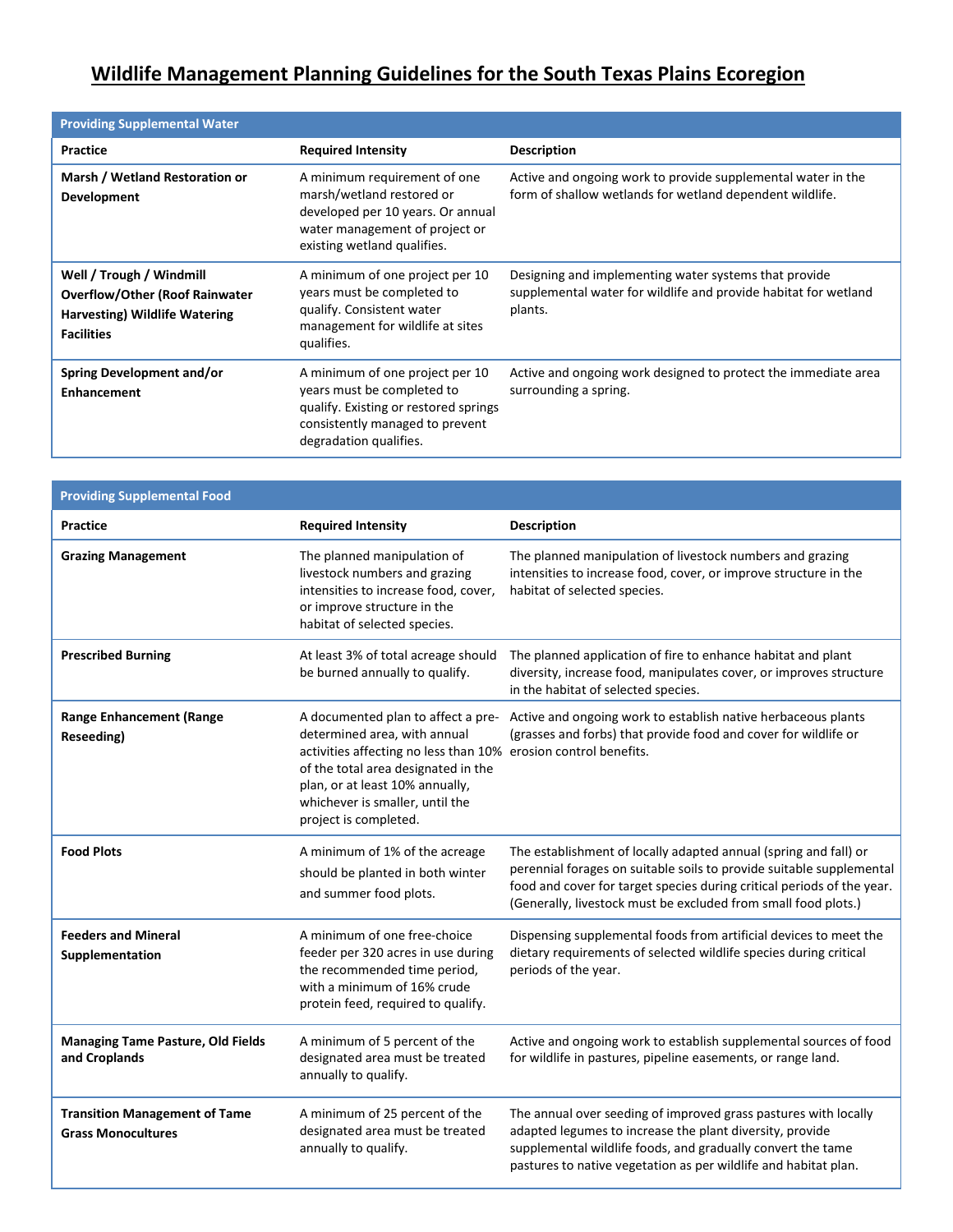| <b>Providing Supplemental Shelter</b>                              |                                                                                                                                                                                                                                            |                                                                                                                                                                                                                                                                                                                                                                              |
|--------------------------------------------------------------------|--------------------------------------------------------------------------------------------------------------------------------------------------------------------------------------------------------------------------------------------|------------------------------------------------------------------------------------------------------------------------------------------------------------------------------------------------------------------------------------------------------------------------------------------------------------------------------------------------------------------------------|
| <b>Practice</b>                                                    | <b>Required Intensity</b>                                                                                                                                                                                                                  | <b>Description</b>                                                                                                                                                                                                                                                                                                                                                           |
| <b>Nest Boxes, Bat Boxes</b>                                       | Song Bird Nest Box: 1 per 5 acres.<br>Bat House: 1 per 10 acres. Purple<br>Martin House: 1 per 10 acres, 8<br>cavities per site. Owl Nest Box: 1<br>per 10 acres. Duck Nest Box: 1 per<br>8 acres. Woodpecker Nest Box: 1<br>per 10 acres. | The installation and maintenance of artificial boxes or cavities to<br>provide nesting or denning habitat for selected species in an area<br>with an identifiable limiting factor on such habitats.                                                                                                                                                                          |
| <b>Brush Piles and Slash Retention</b>                             | A minimum of 3 percent of the<br>designated area must be treated<br>annually to qualify.                                                                                                                                                   | The planned placement and/or retention of brush piles to provide<br>additional wildlife cover in habitats where cover is a limiting factor<br>for the selected species. This practice also includes slash retention<br>or leaving dead brush on the ground where it was cut for the<br>purpose of providing shelter for wildlife or seedlings of desirable<br>plant species. |
| <b>Fence Line Management</b>                                       | A minimum length of 100 yards of<br>Fence Line Management per 1/4<br>mile of fence is required annually<br>to qualify.                                                                                                                     | Maintaining, establishing, or allowing the establishment of trees,<br>shrubs, forbs, and grasses on fence lines to provide wildlife food<br>and cover a minimum of 30 yards wide.                                                                                                                                                                                            |
| Hay Meadow, Pasture and Cropland<br><b>Management for Wildlife</b> | Annually mow/shred 1/3 of open<br>areas per year, preferably in<br>strips or mosaic types of patterns,<br>to create "edge" and structural<br>diversity.                                                                                    | Mowing/shredding of selected portions of open land to create<br>"edge" and provide structural diversity.                                                                                                                                                                                                                                                                     |
| <b>Half Cutting Trees and Shrubs</b>                               | A minimum of one clump of<br>trees/shrubs per 50 yards on at<br>least 10% of acreage or 10 acres,<br>whichever is smaller, annually to<br>qualify.                                                                                         | Partially cutting branches of a live tree or shrub to encourage<br>horizontal, living cover near the ground, providing supplemental<br>cover in habitats where cover is lacking.                                                                                                                                                                                             |
| <b>Woody Plant / Shrub Establishment</b>                           | A minimum of 500 seedlings<br>annually or 4 rows in a 120' wide<br>x a 1/4 mile length.                                                                                                                                                    | Planting and protecting native seedlings to establish wind rows<br>and shrub thickets, or to restore wooded habitats within former<br>croplands, tame pastures, or CRP land.                                                                                                                                                                                                 |
| <b>Natural Cavity / Snag Development</b>                           | A minimum of 5 snags per acre, on<br>5% of the total acreage, must be<br>retained / created annually to<br>qualify.                                                                                                                        | Active and ongoing work to retain and create snags for cavity<br>dwelling species.                                                                                                                                                                                                                                                                                           |